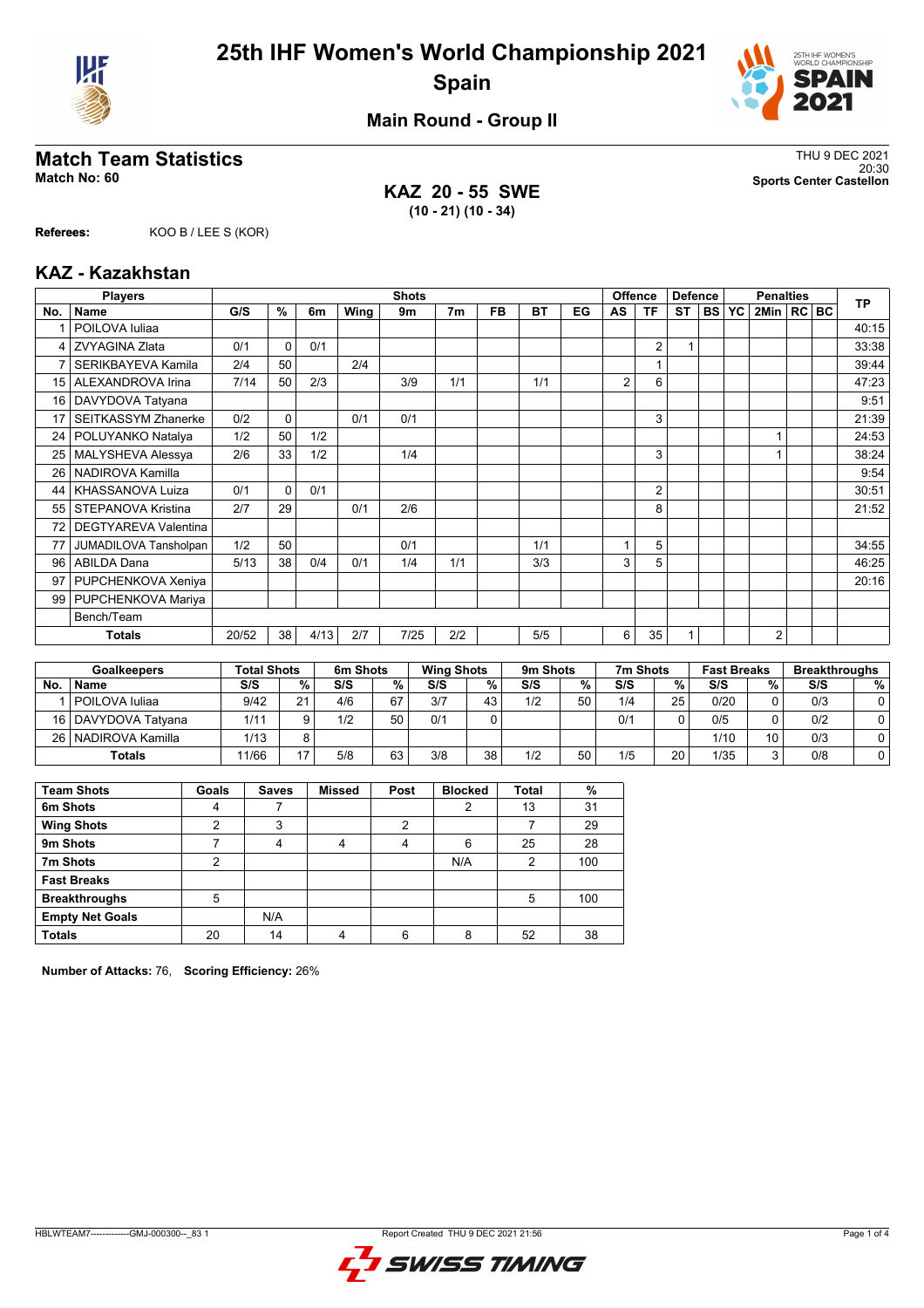

# **25th IHF Women's World Championship 2021 Spain**



**Main Round - Group II**

# **Match Team Statistics** Thu 9 DEC 2021

**KAZ 20 - 55 SWE (10 - 21) (10 - 34)**

**Shots Distribution**

20:30 **Match No: 60 Sports Center Castellon**

### **Referees:** KOO B / LEE S (KOR)

### **KAZ - Kazakhstan**

#### **Players** Goals / Shots 17 SEITKASSYM Z 1 POILOVA I 4 ZVYAGINA Z 24 POLUYANKO N 7 SERIKBAYEVA K 15 ALEXANDROVA I  $\mathbf{L}$ п  $\frac{1}{1/1}$  $7/1$ 89, FR<br>**0/1**<br>4 D O/1 A, ji k A A ņ 机电 0/1 真正 0/1 真真  $0/1$  0/1  $\blacksquare$  $\frac{1}{1}$   $\frac{1}{1}$  0/1 1/1 п 1/1  $\frac{1}{2}$  3/3 1/1 2/2  $\frac{1}{2}$ u e υø u a 1-Post 1-Missed 1-Post 3-Blocked 1-Missed 72 DEGTYAREVA V 77 JUMADILOVA T  $25$  Malys  $\frac{25}{25}$  $26$  NADIROVA K 44 KHASSANOVA L  $55.6753100161616$ 96 ABILDA D

| 25 MALYSHEVA A     | -26 NADIROVA K | 44 KHASSANOVA L | . 55 STEPANOVA K          | 72 DEGIYAREVA V | 77 JUMADILOVA I | 96 ABILDA D |           |
|--------------------|----------------|-----------------|---------------------------|-----------------|-----------------|-------------|-----------|
|                    |                | 0/1             |                           |                 |                 |             | 2/2       |
| $\blacksquare$ 0/1 | 1/1<br>. .     |                 | 0/1<br>$\blacksquare$ 0/1 |                 |                 | 1/2         | 1/2       |
| $\blacksquare$ 1/1 |                |                 | 111<br>1/1                |                 |                 | 1/2         | 0/1       |
| í-Post             | 2-Blocked      |                 | 1-Missed 1-Post           | 1-Blocked       | 1-Missed        | 2-Post      | 2-Blocked |

|  | 97 PUPCHENKOVA X 99 PUPCHENKOVA M |  |  |  |  |  |  |  |
|--|-----------------------------------|--|--|--|--|--|--|--|
|  |                                   |  |  |  |  |  |  |  |
|  |                                   |  |  |  |  |  |  |  |
|  |                                   |  |  |  |  |  |  |  |

**Team** Goals / Shots



# Saves / Shots

| 1/6  | 0/3 | 1/8  |
|------|-----|------|
| 3/10 |     | 3/13 |
| 2/15 | 1/1 | 0/10 |

| 1 POILOVA I          |                  |                  |
|----------------------|------------------|------------------|
| 0/3                  | $\overline{0}/1$ | $\overline{1}/4$ |
| 2/8                  |                  | 3/7              |
| 2/12                 | 1/1              | 0/6              |
| <b>16 DAVYDOVA T</b> |                  |                  |
|                      |                  |                  |

| 0/1           | 0/2              |
|---------------|------------------|
| 0/1           | 0/2              |
| 26 NADIROVA K |                  |
| 0/2           | $\overline{0/2}$ |
| 1/1           | 0/4              |
|               |                  |

0/2 0/2

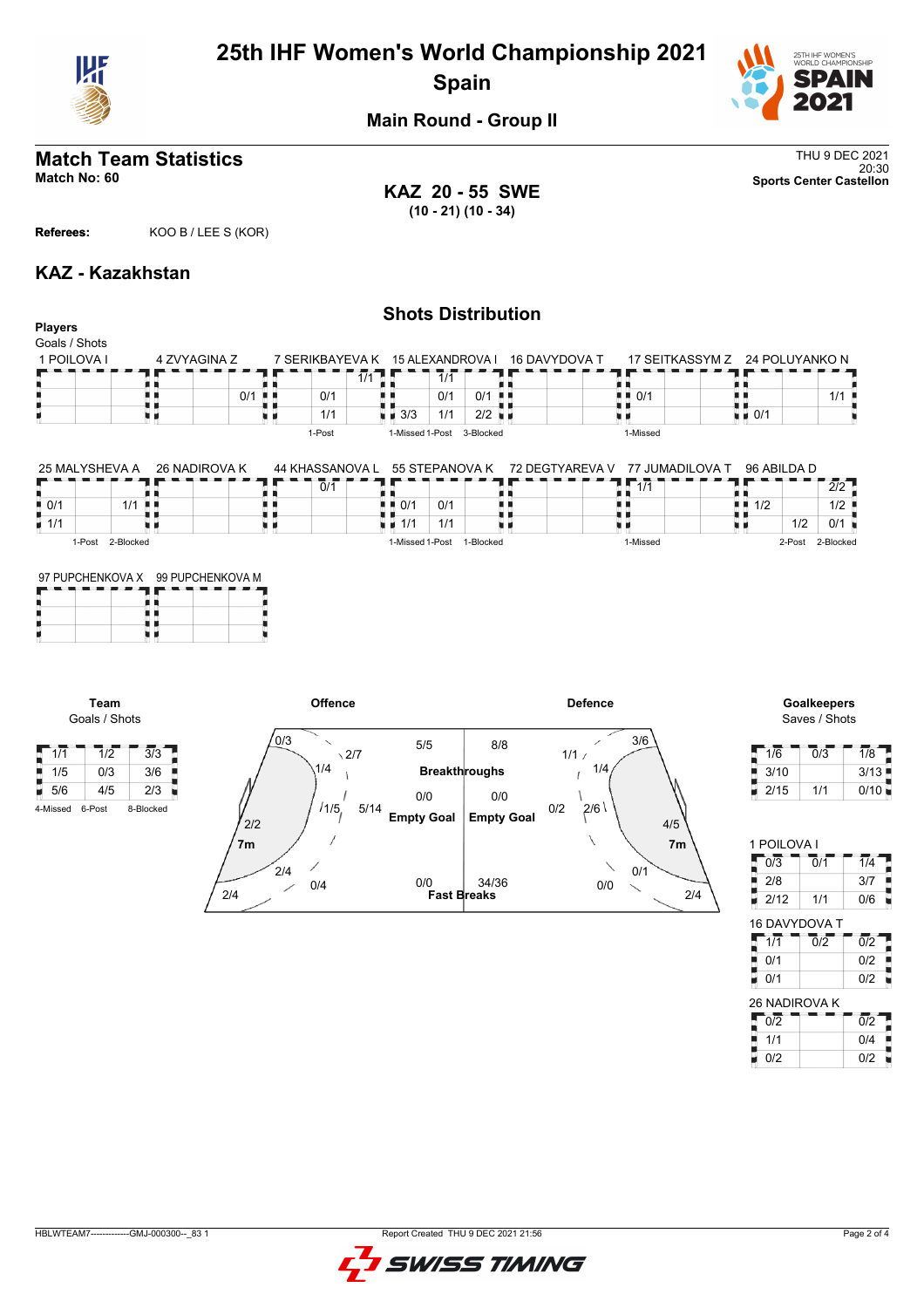



**Main Round - Group II**

## **Match Team Statistics** Thus and the set of the set of the set of the set of the set of the set of the set of the set of the set of the set of the set of the set of the set of the set of the set of the set of the set of th

**KAZ 20 - 55 SWE (10 - 21) (10 - 34)**

20:30 **Match No: 60 Sports Center Castellon**

**Referees:** KOO B / LEE S (KOR)

#### **SWE - Sweden**

|                 | <b>Players</b>          |       |          |      |      | <b>Shots</b> |                |           |           |    |    | <b>Offence</b> | <b>Defence</b>          |                | <b>Penalties</b> |                |  |  | <b>TP</b> |
|-----------------|-------------------------|-------|----------|------|------|--------------|----------------|-----------|-----------|----|----|----------------|-------------------------|----------------|------------------|----------------|--|--|-----------|
| No.             | <b>Name</b>             | G/S   | %        | 6m   | Wing | 9m           | 7 <sub>m</sub> | <b>FB</b> | <b>BT</b> | EG | AS | <b>TF</b>      | <b>ST</b>               | <b>BS</b>      | <b>YC</b>        | 2Min   RC   BC |  |  |           |
|                 | <b>BUNDSEN Johanna</b>  |       |          |      |      |              |                |           |           |    | 2  |                |                         |                |                  |                |  |  | 43:50     |
| 2               | <b>LERBY Clara</b>      |       |          |      |      |              |                |           |           |    |    |                |                         |                |                  |                |  |  | 33:08     |
| 4               | <b>MELLEGARD Olivia</b> | 5/5   | 100      |      | 1/1  |              |                | 3/3       | 1/1       |    | 4  |                | 5                       |                |                  |                |  |  | 32:48     |
| 6               | <b>STROMBERG Carin</b>  | 1/1   | 100      |      |      |              |                | 1/1       |           |    | 2  |                |                         | $\overline{2}$ |                  |                |  |  | 21:07     |
| 7               | <b>BLOHM Linn</b>       | 2/2   | 100      | 1/1  |      |              |                | 1/1       |           |    |    |                | $\overline{\mathbf{4}}$ | 3              |                  |                |  |  | 31:04     |
|                 | 8   ROBERTS Jamina      | 5/7   | 71       | 0/2  |      |              |                | 1/1       | 4/4       |    | 9  |                | 5                       |                |                  |                |  |  | 39:16     |
| 9               | <b>PETREN Melissa</b>   | 1/3   | 33       | 0/2  |      | 1/1          |                |           |           |    |    |                |                         |                |                  |                |  |  | 14:23     |
| 16              | <b>RYDE</b> Jessica     |       |          |      |      |              |                |           |           |    |    |                |                         |                |                  |                |  |  | 16:46     |
| 17              | DANO Nina               | 2/2   | 100      |      |      |              |                | 2/2       |           |    | 3  |                |                         |                |                  |                |  |  | 11:38     |
| 19              | <b>LAGERQUIST Anna</b>  | 3/5   | 60       | 1/3  |      |              |                | 2/2       |           |    |    |                | $\overline{2}$          |                |                  |                |  |  | 34:13     |
| 23              | <b>LINDQVIST Emma</b>   | 7/9   | 78       | 0/1  |      | 0/1          |                | 5/5       | 2/2       |    | 8  |                | $\overline{2}$          |                |                  |                |  |  | 45:30     |
| 24              | <b>HAGMAN Nathalie</b>  | 19/25 | 76       | 0/1  | 2/4  |              | 4/5            | 13/15     |           |    | 4  |                |                         |                |                  |                |  |  | 52:42     |
| 38 <sup>1</sup> | <b>HANSSON Elin</b>     | 6/9   | 67       | 1/1  | 2/5  |              |                | 3/3       |           |    | 2  |                | 1                       |                |                  |                |  |  | 27:15     |
| 39              | <b>KALLHAGE Evelina</b> |       |          |      |      |              |                |           |           |    |    |                |                         |                |                  |                |  |  | 6:45      |
| 42              | <b>CARLSON Jenny</b>    | 0/1   | $\Omega$ |      |      | 0/1          |                |           |           |    |    |                |                         |                |                  |                |  |  | 2:59      |
| 44              | de JONG Daniela         | 4/4   | 100      |      |      |              |                | 3/3       | 1/1       |    | 3  |                |                         |                |                  |                |  |  | 17:54     |
|                 | Bench/Team              |       |          |      |      |              |                |           |           |    |    |                |                         |                |                  |                |  |  |           |
|                 | <b>Totals</b>           | 55/73 | 75       | 3/11 | 5/10 | 1/3          | 4/5            | 34/36     | 8/8       |    | 39 | 4              | 19                      | 8              |                  |                |  |  |           |

|           | Goalkeepers     | <b>Total Shots</b> |          | 6m Shots |    | <b>Wing Shots</b> |     | 9m Shots |    | 7m Shots |   | <b>Fast Breaks</b> |   | <b>Breakthroughs</b> |   |
|-----------|-----------------|--------------------|----------|----------|----|-------------------|-----|----------|----|----------|---|--------------------|---|----------------------|---|
| <b>No</b> | <b>Name</b>     | S/S                | %        | S/S      | %  | S/S               | %   | S/S      | %  | S/S      | % | S/S                | % | S/S                  | % |
|           | BUNDSEN Johanna | 11/25              | 44       | 5/8      | 63 | 2/4               | 50  | 4/9      | 44 | 0/1      |   |                    |   | 0/3                  |   |
| 16 I      | RYDE Jessica    | 3/9                | วว<br>ບບ | 2/3      | 67 | 1/1               | 100 | 0/2      |    | 0/1      |   |                    |   | 0/2                  |   |
|           | Totals          | 14/34              |          | 7/11     | 64 | 3/5               | 60  | 4/11     | 36 | 0/2      |   |                    |   | 0/5                  |   |

| <b>Team Shots</b>      | Goals | <b>Saves</b> | <b>Missed</b> | Post | <b>Blocked</b> | Total | %   |
|------------------------|-------|--------------|---------------|------|----------------|-------|-----|
| 6m Shots               | 3     | 5            |               | 3    |                | 11    | 27  |
| <b>Wing Shots</b>      | 5     | 3            |               | 2    |                | 10    | 50  |
| 9m Shots               |       |              |               |      |                | 3     | 33  |
| 7m Shots               | 4     |              |               |      | N/A            | 5     | 80  |
| <b>Fast Breaks</b>     | 34    |              |               |      |                | 36    | 94  |
| <b>Breakthroughs</b>   | 8     |              |               |      |                | 8     | 100 |
| <b>Empty Net Goals</b> |       | N/A          |               |      |                |       |     |
| <b>Totals</b>          | 55    | 11           |               |      |                | 73    | 75  |

**Number of Attacks:** 74, **Scoring Efficiency:** 74%